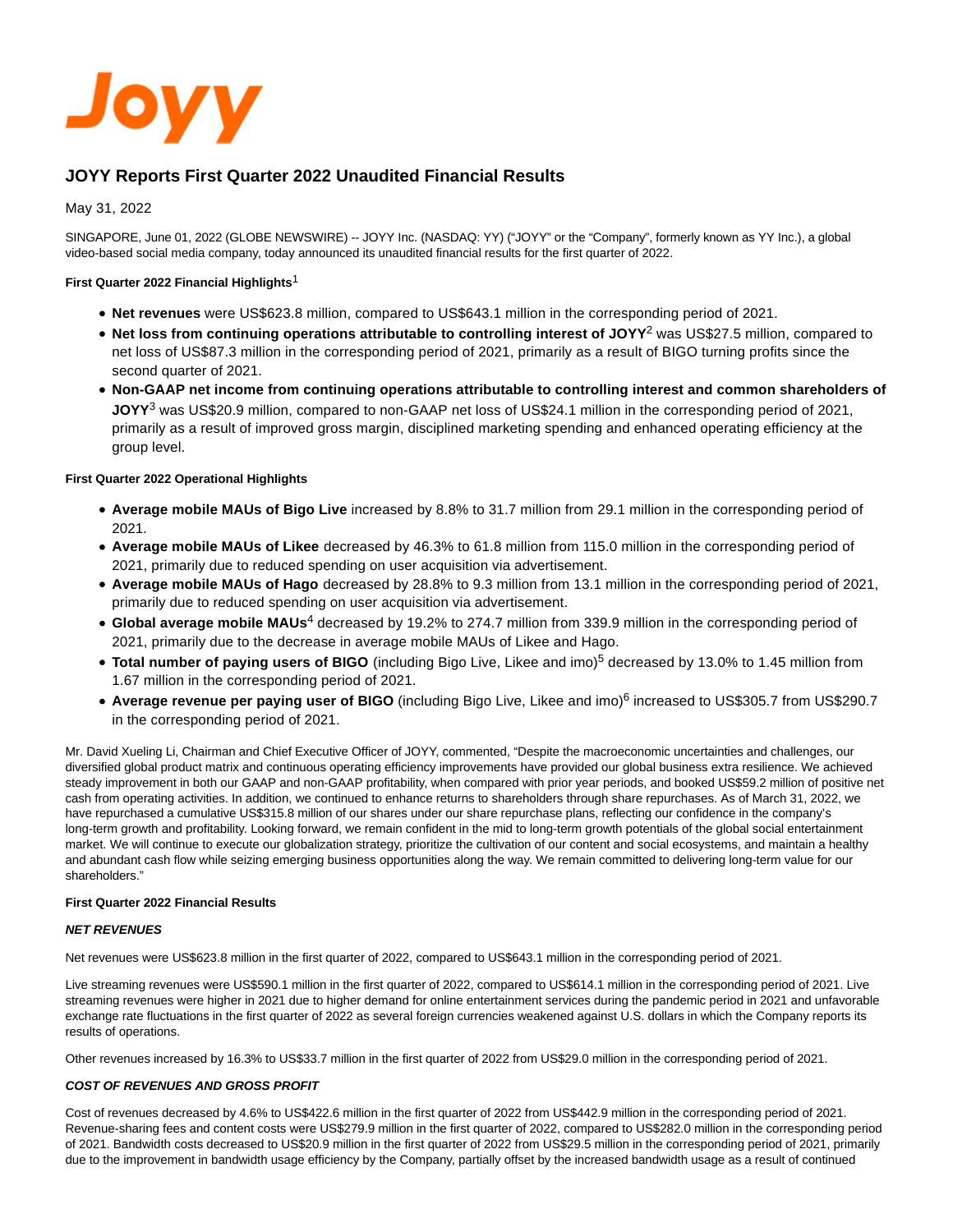MAUs expansion of Bigo Live.

Gross profit increased by 0.5% to US\$201.2 million in the first quarter of 2022 from US\$200.2 million in the corresponding period of 2021. Gross margin improved to 32.2% in the first quarter of 2022 from 31.1% in the corresponding period of 2021.

## **OPERATING EXPENSES AND INCOME**

Operating expenses decreased by 28.1% to US\$200.6 million in the first quarter of 2022 from US\$279.0 million in the corresponding period of 2021. Among the operating expenses, sales and marketing expenses decreased to US\$104.4 million in the first quarter of 2022 from US\$137.4 million in the corresponding period of 2021, primarily due to the Company's reduced spending on user acquisition via advertisement for Likee and Hago.

Operating income was US\$6.3 million in the first quarter of 2022, compared to operating loss of US\$73.0 million in the corresponding period of 2021. Operating income margin was 1.0% in the first quarter of 2022, compared to operating loss margin of 11.4% in the corresponding period of 2021, primarily as a result of BIGO turning profits since the second quarter of 2021.

Non-GAAP operating income<sup>7</sup> was US\$33.3 million in the first quarter of 2022, compared to non-GAAP operating loss of US\$29.7 million in the corresponding period of 2021. Non-GAAP operating income margin<sup>8</sup> was 5.3% in the first quarter of 2022, compared to non-GAAP operating loss margin of 4.6% in the corresponding period of 2021.

### **NET LOSS**

Net loss from continuing operations attributable to controlling interest of JOYY was US\$27.5 million in the first quarter of 2022, compared to net loss of US\$87.3 million in the corresponding period of 2021. Net loss margin was 4.4% in the first quarter of 2022, compared to net loss margin of 13.6% in the corresponding period of 2021.

Non-GAAP net income from continuing operations attributable to controlling interest and common shareholders of JOYY was US\$20.9 million in the first quarter of 2022, compared to non-GAAP net loss of US\$24.1 million in the corresponding period of 2021. Non-GAAP net income margin<sup>9</sup> was 3.3% in the first quarter of 2022, compared to non-GAAP net loss margin of 3.7% in the corresponding period of 2021.

## **NET LOSS PER ADS**

Diluted net loss from continuing operations per ADS<sup>10</sup> was US\$0.41 in the first quarter of 2022, compared to US\$1.13 in the corresponding period of 2021.

Non-GAAP diluted net income from continuing operations per ADS<sup>11</sup> was US\$0.28 in the first quarter of 2022, compared to diluted net loss of US\$0.30 in the corresponding period of 2021.

### **BALANCE SHEET AND CASH FLOWS**

As of March 31, 2022, the Company had cash and cash equivalents, restricted cash and cash equivalents, short-term deposits, restricted short-term deposits and short-term investments of US\$4,478.9 million. For the first quarter of 2022, net cash from operating activities was US\$59.2 million.

#### **SHARES OUTSTANDING**

As of March 31, 2022, the Company had a total of 1,433.3 million common shares, or the equivalent of 71.7 million ADSs, outstanding.

#### **Business Outlook**

For the second quarter of 2022, the Company expects net revenues to be between US\$579 million and US\$600 million. This forecast considers the potential impact of the COVID-19 pandemic and reflects the Company's current and preliminary views on the market and operational conditions, which are subject to changes, particularly as to the potential impact of the COVID-19 on the global economy and users' paying capabilities.

#### **Quarterly Dividend**

On August 11, 2020, the Company's board of directors approved a quarterly dividend policy for the next three years commencing in the fourth quarter of 2020. On November 16, 2020, the Company's board of directors announced an additional quarterly dividend policy. Based on these two dividend policies, the board of directors has accordingly declared a dividend of US\$0.51 per ADS, or US\$0.0255 per common share, for the first quarter of 2022, which is expected to be paid on July 6, 2022 to shareholders of record as of the close of business on June 23, 2022. The ex-dividend date will be June 22, 2022. Under the policy, the board of directors of the Company reserves the discretion relating to the determination to make dividend distributions and the amount of such distributions in any particular quarter, depending on the Company's operations and earnings, cash flow, financial condition and other relevant factors.

### **Recent Developments**

### **Share Repurchase Program**

In September 2021, the Company announced that its board of directors has authorized a new share repurchase plan under which the Company may repurchase up to US\$200 million of its shares between September 2021 and September 2022. In November 2021, the Company announced that its board of directors has authorized an additional share repurchase plan under which the Company may repurchase up to US\$1 billion of its shares between November 2021 and November 2022. As of March 31, 2022, the Company had repurchased approximately US\$315.8 million of its shares pursuant to those plans.

#### **Conference Call Information**

The Company will hold a conference call at 9:00 PM U.S. Eastern Time on Tuesday, May 31, 2022 (9:00 AM Singapore/Hong Kong Time on Wednesday, June 1, 2022). Details for the conference call are as follows: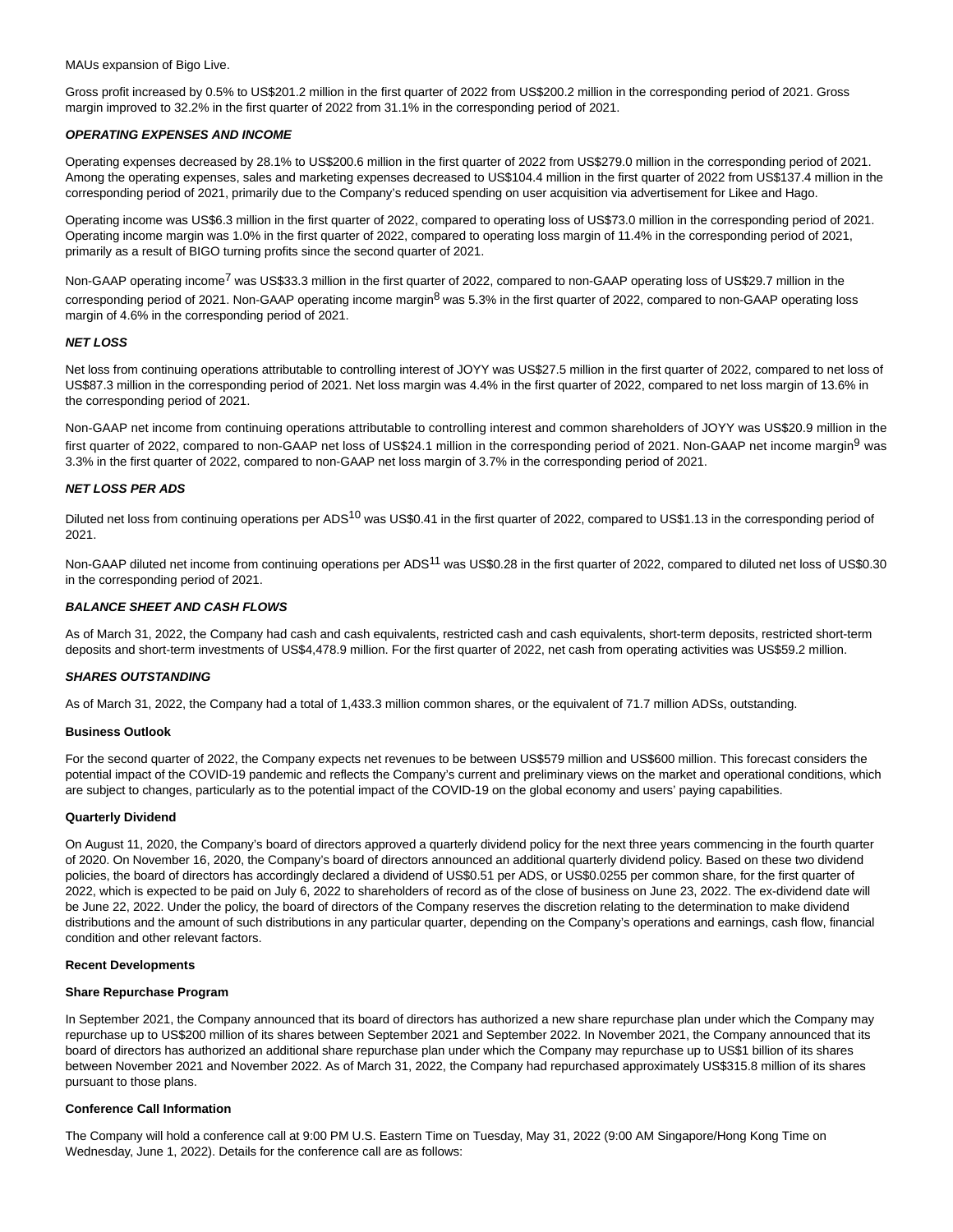| Event Title:   | JOYY Inc. First Quarter 2022 Earnings Conference Call |
|----------------|-------------------------------------------------------|
| Conference ID: | #2947279                                              |

All participants must use the link provided below to complete the online registration process in advance of the conference call. Upon registering, each participant will receive a set of participant dial-in numbers, the Direct Event passcode, and a unique registrant ID by email.

### PRE-REGISTER LINK:

[http://apac.directeventreg.com/registration/event/2947279](https://www.globenewswire.com/Tracker?data=wT8gQWZPr3GYbkrSO0cMjOv_ln37lIOtZruDbgi4nm0jI1ReDiBAvCESVjZyVGmAbksYoeOEJej58Sl5NfdhRTG_2C-qVlk8rU6A3gxiiKzEp7DdExsOFokafTgraiI0_vom9QkcXzjE0TMbelmeFLnhx4BnuUzkhKPZOElNAWyhfvGTZEfsecQB-6W-FYKS_xmrqggk8RzSLCAu4GDfPebBWdo1_Lonu39rzxN3qUA2rE_PAB7MWlMMn7Gp8OMqNK1nQmgqoqlz_59TYR79nIgCqZr2l1oCL0EcfLBrOKZ8hC08CBGsO5mGbvqTGhUG4Kat2fdVB41IUa4FiFFgqvoBtq7Wi2g3pccqzeHjO8qPUYylfX4n3emYoHq6Gn6rbS6mX5S3oTtI-u45uXs8Nix_pp4tgj4IN5OEOExbrKI=)

A live and archived webcast of the conference call will also be available at the Company's investor relations website at [https://ir.joyy.com.](https://www.globenewswire.com/Tracker?data=LqwAd4bMunek8TdxSMxcjxlz4YZd5KVbcir3_nkW95QAUiq8TfudsZMgvlMSC6XAU6MignbhPsv8fmRxx-2KXg==)

The replay will be accessible through June 8, 2022, by dialing the following numbers:

| United States: | +1-646-254-3697         |
|----------------|-------------------------|
| International: | $+61 - 2 - 8199 - 0299$ |
| Conference ID: | #2947279                |

### **About JOYY Inc.**

JOYY is a leading global social media company that enables users to interact with each other in real time through online live media. On a mission to connect people and enrich their lives through video, JOYY currently operates several social products, including Bigo Live for live streaming, Likee for short-form videos, Hago for multiplayer social networking, and instant messaging product and others. The Company has created a highly engaging and vibrant user community for users across the globe. JOYY was listed on the NASDAQ in November 2012.

### **Safe Harbor Statement**

This announcement contains forward-looking statements. These statements are made under the "safe harbor" provisions of the U.S. Private Securities Litigation Reform Act of 1995. These forward-looking statements can be identified by terminology such as "will," "expects," "anticipates," "future," "intends," "plans," "believes," "estimates" and similar statements. Among other things, the business outlook and quotations from management in this announcement, as well as JOYY's strategic and operational plans, contain forward-looking statements. JOYY may also make written or oral forwardlooking statements in its periodic reports to the U.S. Securities and Exchange Commission ("SEC"), in its annual report to shareholders, in press releases and other written materials and in oral statements made by its officers, directors or employees to fourth parties. Statements that are not historical facts, including statements about JOYY's beliefs and expectations, are forward-looking statements. Forward-looking statements involve inherent risks and uncertainties. A number of factors could cause actual results to differ materially from those contained in any forward-looking statement, including but not limited to the following: JOYY's goals and strategies; JOYY's future business development, results of operations and financial condition; the expected growth of the online communication social platform market in China; the expectation regarding the rate at which to gain active users, especially paying users; JOYY's ability to monetize the user base; fluctuations in general economic and business conditions in China; the impact of the COVID-19 to JOYY's business operations and the economy in China and elsewhere generally; and assumptions underlying or related to any of the foregoing. Further information regarding these and other risks is included in JOYY's filings with the SEC. All information provided in this press release and in the attachments is as of the date of this press release, and JOYY does not undertake any obligation to update any forwardlooking statement, except as required under applicable law.

#### **Use of Non-GAAP Financial Measures**

The unaudited condensed consolidated financial information is prepared in conformity with accounting principles generally accepted in the United States of America ("U.S. GAAP"). JOYY uses non-GAAP operating income, non-GAAP operating (loss) margin, non-GAAP net income (loss) from continuing operations attributable to controlling interest of JOYY, non-GAAP net (loss) margin attributable to controlling interest of JOYY, non-GAAP net income (loss) from continuing operations attributable to common shareholders of JOYY, and basic and diluted non-GAAP net income (loss) per ADS, which are non-GAAP financial measures. Non-GAAP operating income (loss) is operating income (loss) excluding share-based compensation expenses, impairment of goodwill and investments, amortization of intangible assets from business acquisitions, and gain on disposal of subsidiaries and business. Non-GAAP operating (loss) margin is non-GAAP operating income as a percentage of net revenues. Non-GAAP net income (loss) from continuing operations is net income (loss) from continuing operations excluding share-based compensation expenses, impairment of goodwill and investments, amortization of intangible assets from business acquisitions, gain on disposal of subsidiaries and business, (loss) gain on disposal and deemed disposal of investments, gain (loss) on fair value change of investments, reconciling items on the share of equity method investments(refers to share of income (loss) from equity method investments resulting from non-recurring or non-cash items of the equity method investments), gain (loss) on extinguishment of debt and derivative, interest expenses related to the convertible bonds' amortization to face value, and income tax effects of above non-GAAP reconciling items. Non-GAAP net income (loss) from continuing operations attributable to controlling interest of JOYY is net income (loss) from continuing operations attributable to controlling interest of JOYY excluding share-based compensation expenses, impairment of goodwill and investments, amortization of intangible assets from business acquisitions, (loss) gain on disposal and deemed disposal of subsidiaries and business, gain on disposal of investments, gain (loss) on fair value change of investments, reconciling items on the share of equity method investments, gain (loss) on extinguishment of debt and derivative, interest expenses related to the convertible bonds' amortization to face value, income tax effects of above non-GAAP reconciling items and adjustments for non-GAAP reconciling items for the net (loss) income from continuing operations attributable to non-controlling interest shareholders. Non-GAAP net (loss) margin is non-GAAP net income (loss) from continuing operations attributable to controlling interest of JOYY as a percentage of net revenues. Non-GAAP net income (loss) from continuing operations attributable to common shareholders of JOYY is net income (loss) from continuing operations attributable to common shareholders of JOYY excluding share-based compensation expenses, impairment of goodwill and investments, amortization of intangible assets from business acquisitions, (loss) gain on disposal and deemed disposal of subsidiaries and business, gain on disposal of investments, gain (loss) on fair value change of investments, reconciling items on the share of equity method investments, gain (loss) on extinguishment of debt and derivative, interest expenses related to the convertible bonds' amortization to face value, accretion, cumulative dividend and deemed dividend to subsidiaries' preferred shareholders and income tax effects of above non-GAAP reconciling items and adjustments for non-GAAP reconciling items for the net (loss) income from continuing operations attributable to non-controlling interest shareholders. After the non-GAAP reconciliation, non-GAAP net income (loss) from continuing operations attributable to controlling interests of JOYY is equal to the non-GAAP net income (loss) from continuing operations attributable to common shareholders of JOYY. Basic and diluted non-GAAP net income (loss) from continuing operations per ADS is non-GAAP net income (loss) from continuing operations attributable to common shareholders of JOYY divided by weighted average number of ADS used in the calculation of basic and diluted net income per ADS. The Company believes that separate analysis and exclusion of the non-cash impact of above reconciling items adds clarity to the constituent parts of its performance. The Company reviews these non-GAAP financial measures together with GAAP financial measures to obtain a better understanding of its operating performance. It uses the non-GAAP financial measure for planning, forecasting and measuring results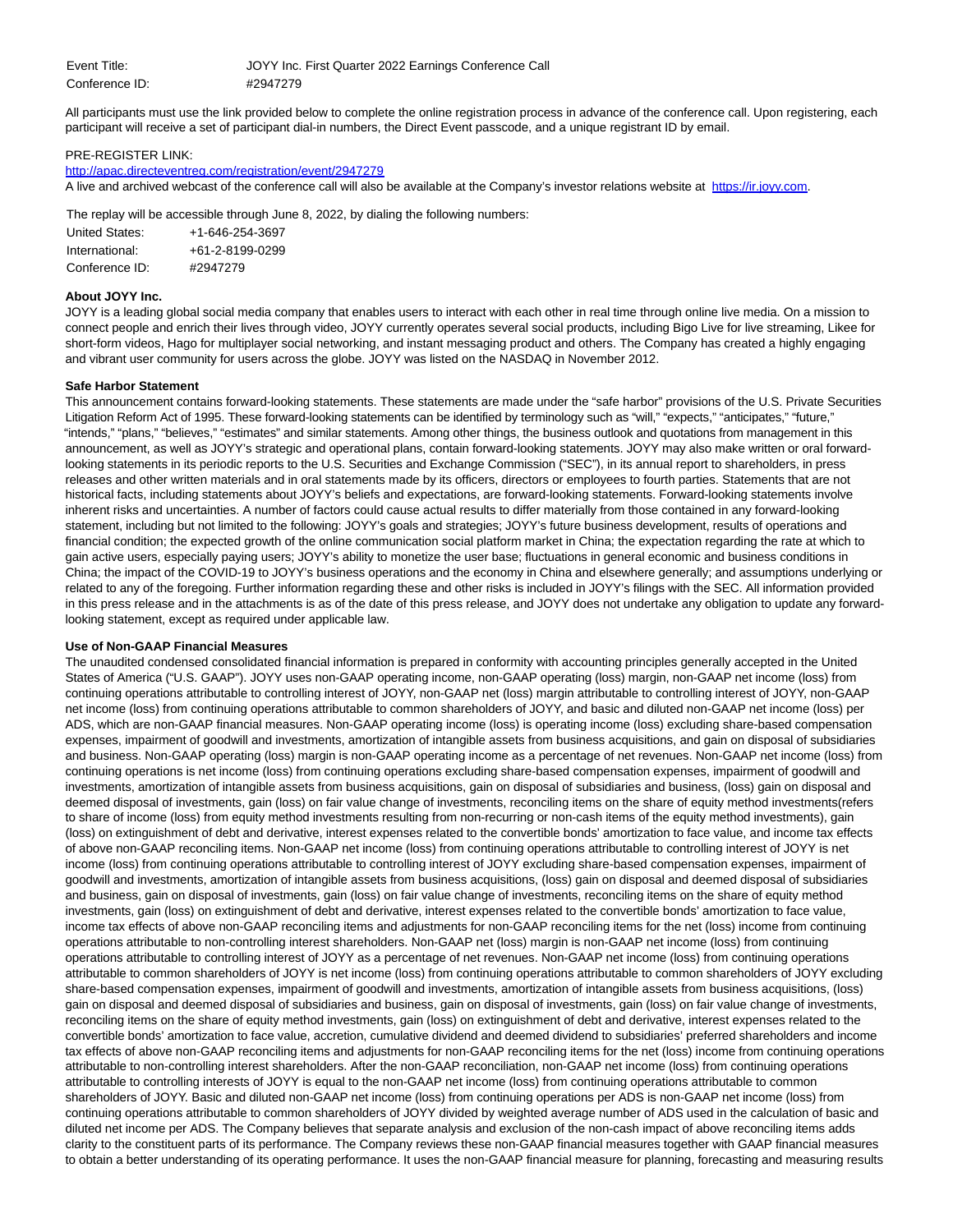against the forecast. The Company believes that non-GAAP financial measure is useful supplemental information for investors and analysts to assess its operating performance without the non-cash effect of (i) share-based compensation expenses and amortization of intangible assets from business acquisitions, gain (loss) on extinguishment of debt and derivative, interest expenses related to the convertible bonds' amortization to face value, which have been and will continue to be significant recurring expenses in its business, (ii) impairment of goodwill and investments, gain on disposal of subsidiaries and business, (loss) gain on disposal and deemed disposal of investments, gain (loss) on fair value change of investments, reconciling items on the share of equity method investments, and accretion, cumulative dividend and deemed dividend to subsidiaries' preferred shareholders, which may not be recurring in its business, and (iii) income tax expenses and non-GAAP adjustments for net income (loss) from continuing operations attributable to non-controlling interest shareholders, which are affected by above non-GAAP reconciling items. However, the use of non-GAAP financial measures has material limitations as an analytical tool. One of the limitations of using non-GAAP financial measures is that they do not include all items that impact the Company's net income (loss) for the period. In addition, because non-GAAP financial measures are not measured in the same manner by all companies, they may not be comparable to other similar titled measures used by other companies. In light of the foregoing limitations, you should not consider non-GAAP financial measure in isolation from or as an alternative to the financial measure prepared in accordance with U.S. GAAP.

The presentation of these non-GAAP financial measures is not intended to be considered in isolation from, or as a substitute for, the financial information prepared and presented in accordance with U.S. GAAP. For more information on these non-GAAP financial measures, please see the table captioned "JOYY Inc. Reconciliation of GAAP and Non-GAAP Results" near the end of this release.

**Investor Relations Contact** JOYY Inc. Jane Xie/Maggie Yan Email: joyy-ir@joyy.com

ICR, Inc. Robin Yang Email: joyy@icrinc.com

 $\overline{\phantom{a}}$  , where  $\overline{\phantom{a}}$  , where  $\overline{\phantom{a}}$ 

For the avoidance of confusion, the continuing operations for the three months ended March 31, 2021, December 31, 2021 and March 31, 2022 as presented in this press release primarily consisted of BIGO, excluding Huya and YY Live.

<sup>2</sup> Net income (loss) from continuing operations attributable to controlling interest of JOYY, is net income (loss) from continuing operations less net (loss) income from continuing operations attributable to the non-controlling interest shareholders and the mezzanine equity classified as non-controlling interest shareholders.

<sup>3</sup> Non-GAAP net income (loss) from continuing operations attributable to controlling interest of JOYY is a non-GAAP financial measure, which is defined as net loss from continuing operations attributable to controlling interest of JOYY excluding share-based compensation expenses, impairment of goodwill and investment, amortization of intangible assets from business acquisitions, gain on disposal of subsidiaries and business, gain (loss) on disposal and deemed disposal of investments, gain (loss) on fair value change of investments, reconciling items on the share of equity method investments which refer to those similar non-GAAP reconciling items of the Company, gain (loss) on extinguishment of debt and derivative, interest expenses related to the convertible bonds amortization to face value, income tax effects on non-GAAP adjustments and non-GAAP adjustments for net (loss) income attributable to non-controlling interest shareholders. These adjustments amounted to US\$48.4 million and US\$63.2 million in the first quarter of 2022 and 2021, respectively. Please refer to the section titled "Reconciliation of GAAP and Non-GAAP Results" for more details.

<sup>4</sup> Refers to mobile average monthly active users. Average mobile MAU for any period is calculated by dividing (i) the sum of the Company's mobile active users for each month of such period, by (ii) the number of months in such period.

<sup>5</sup> The paying users are calculated by number of paying users during a given period as the cumulative number of registered user accounts that have purchased virtual items or other products and services on platforms including Bigo Live, Likee and imo at least once during the relevant period.

 $6$  Average revenue per user is calculated by dividing our total revenues from live streaming on platforms including Bigo Live, Likee and imo during a given period by the number of paying users for our live streaming services on these platforms for that period.

7 Non-GAAP operating income (loss) is a non-GAAP financial measure, which is defined as operating income (loss) excluding share-based compensation expenses, amortization of intangible assets from business acquisitions, impairment of goodwill and investments and gain on disposal of subsidiaries and business. Please refer to the section titled "Reconciliation of GAAP and Non-GAAP Results" for details.

8 Non-GAAP operating income (loss) margin is a non-GAAP financial measure, which is defined as non-GAAP operating income (loss) as a percentage of net revenues. Please refer to the section titled "Reconciliation of GAAP and Non-GAAP Results" for details.

9 Non-GAAP net income (loss) margin is non-GAAP net income (loss) from continuing operations attributable to controlling interest of JOYY as a percentage of net revenues.

<sup>10</sup> ADS is American Depositary Share. Each ADS represents twenty Class A common shares of the Company. Diluted net income (loss) per ADS is

<sup>1</sup> On November 16, 2020, the Company entered into definitive agreements with Baidu, Inc. (Nasdaq: BIDU) ("Baidu"). Pursuant to the agreements, Baidu would acquire JOYY's domestic video-based entertainment live streaming business ("YY Live"), which includes YY mobile app, YY.com website and PC YY, among others, for an aggregate purchase price of approximately US\$3.6 billion in cash, subject to certain adjustments. Subsequently, the sale was substantially completed on February 8, 2021, with certain customary matters remaining to be completed in the future, including necessary regulatory approvals from government authorities. As a result, the historical financial results of YY Live are reflected in the Company's consolidated financial statements as discontinued operations and the Company ceased consolidation of YY Live business since February 8, 2021. The financial information and non-GAAP financial information disclosed in this press release is presented on a continuing operations basis, unless otherwise specifically stated.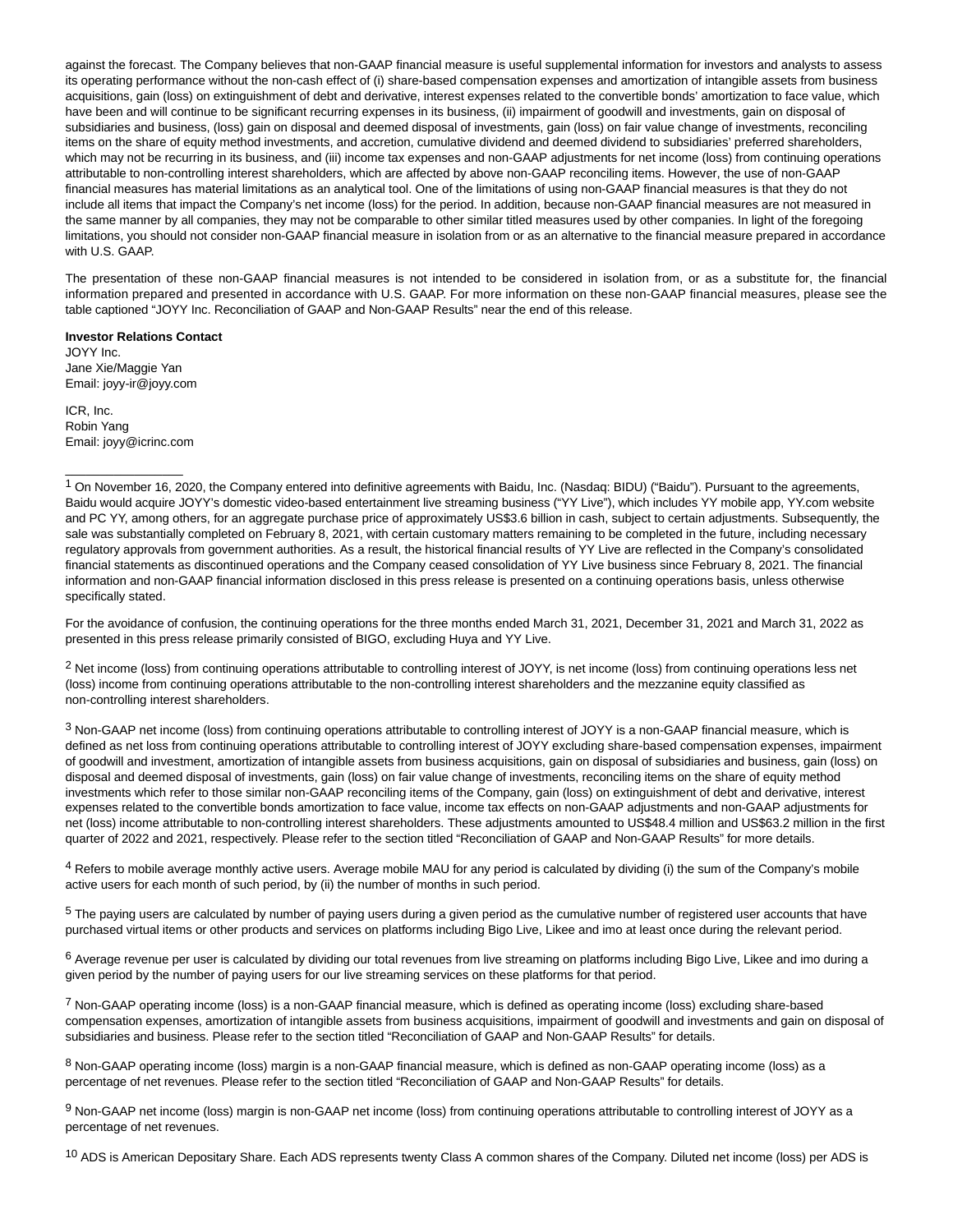net income (loss) attributable to common shareholders of JOYY divided by weighted average number of diluted ADS.

11 Non-GAAP diluted net income (loss) from continuing operations per ADS is a non-GAAP financial measure, which is defined as non-GAAP net income (loss) from continuing operations attributable to common shareholders of JOYY divided by weighted average number of ADS used in the calculation of diluted net income (loss) per ADS. Please refer to the section titled "Reconciliation of GAAP and Non-GAAP Results" for details.

## **JOYY INC.**

## **UNAUDITED CONDENSED CONSOLIDATED BALANCE SHEETS**

|                                                                                      | <b>December</b> | March     |
|--------------------------------------------------------------------------------------|-----------------|-----------|
|                                                                                      | 31,             | 31,       |
|                                                                                      | 2021            | 2022      |
|                                                                                      | US\$            | US\$      |
| <b>Assets</b>                                                                        |                 |           |
| <b>Current assets</b>                                                                |                 |           |
| Cash and cash equivalents                                                            | 1,837,185       | 1,408,890 |
| Restricted cash and cash equivalents                                                 | 297,022         | 296,789   |
| Short-term deposits                                                                  | 1,604,198       | 2,064,185 |
| Restricted short-term deposits                                                       | 285             | 37,074    |
| Short-term investments                                                               | 946,543         | 671,965   |
| Accounts receivable, net                                                             | 114,372         | 119,197   |
| Amounts due from related parties                                                     | 56,984          | 84,217    |
| Prepayments and other current assets <sup>(1)</sup>                                  | 213,733         | 212,814   |
| <b>Total current assets</b>                                                          | 5,070,322       | 4,895,131 |
| <b>Non-current assets</b>                                                            |                 |           |
| Investments                                                                          | 1,022,455       | 1,096,588 |
| Property and equipment, net                                                          | 365,392         | 352,750   |
| Land use rights, net                                                                 | 370,052         | 369,370   |
| Intangible assets, net                                                               | 312,082         | 299,559   |
| Right-of-use assets, net                                                             | 16,565          | 12,890    |
| Goodwill                                                                             | 1,958,263       | 1,958,713 |
| Other non-current assets                                                             | 4,881           | 5,956     |
|                                                                                      |                 |           |
| <b>Total non-current assets</b>                                                      | 4,049,690       | 4,095,826 |
| <b>Total assets</b>                                                                  | 9,120,012       | 8,990,957 |
|                                                                                      |                 |           |
| Liabilities, mezzanine equity and shareholders' equity<br><b>Current liabilities</b> |                 |           |
|                                                                                      | 18,011          | 19,112    |
| Accounts payable<br>Deferred revenue                                                 |                 |           |
|                                                                                      | 60,910          | 61,159    |
| Advances from customers                                                              | 3,426           | 2,498     |
| Income taxes payable                                                                 | 65,738          | 69,115    |
| Accrued liabilities and other current liabilities <sup>(1)</sup>                     | 2,345,838       | 2,333,315 |
| Amounts due to related parties                                                       | 6,931           | 7,249     |
| Lease liabilities due within one year                                                | 11.041          | 8,401     |
| <b>Total current liabilities</b>                                                     | 2,511,895       | 2,500,849 |
| <b>Non-current liabilities</b>                                                       |                 |           |
| Convertible bonds                                                                    | 924,077         | 893,177   |
| Lease liabilities                                                                    | 5,734           | 4,139     |
| Deferred revenue                                                                     | 6,422           | 7,160     |
| Deferred tax liabilities                                                             | 36,214          | 30,352    |
| Other non-current liabilities                                                        | 7,372           | 13,081    |
| <b>Total non-current liabilities</b>                                                 | 979,819         | 947,909   |
|                                                                                      |                 |           |
| <b>Total liabilities</b>                                                             | 3,491,714       | 3,448,758 |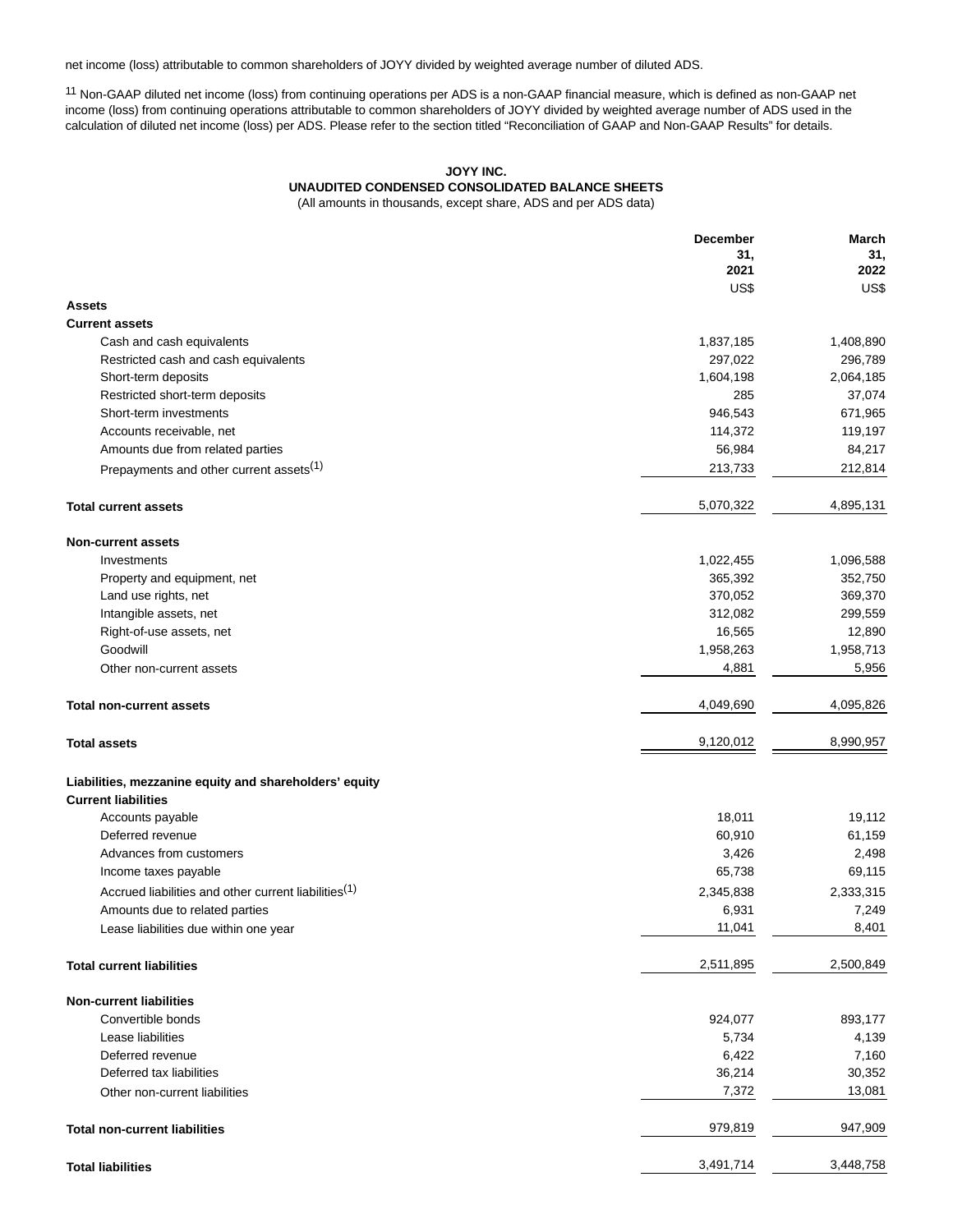## **JOYY INC.**

## **UNAUDITED CONDENSED CONSOLIDATED BALANCE SHEETS (CONTINUED)**

(All amounts in thousands, except share, ADS and per ADS data)

|                                                                                                                                                                                     | <b>December</b><br>31,<br>2021 | <b>March</b><br>31,<br>2022 |
|-------------------------------------------------------------------------------------------------------------------------------------------------------------------------------------|--------------------------------|-----------------------------|
|                                                                                                                                                                                     | US\$                           | US\$                        |
| <b>Mezzanine equity</b>                                                                                                                                                             | 65,833                         | 67,083                      |
| Shareholders' equity                                                                                                                                                                |                                |                             |
| Class A common shares (US\$0.00001 par value; 10,000,000,000                                                                                                                        |                                |                             |
| and 10,000,000,000 shares authorized, 1,317,840,464 shares<br>issued and 1,146,336,305 shares outstanding as of December<br>31, 2021; 1,317,840,464 shares issued and 1,106,741,818 |                                |                             |
| shares outstanding as of March 31, 2022, respectively)                                                                                                                              | 13                             | 13                          |
| Class B common shares (US\$0.00001 par value; 1,000,000,000                                                                                                                         |                                |                             |
| and 1,000,000,000 shares authorized, 326,509,555 and<br>326,509,555 shares issued and outstanding as of December<br>31, 2021 and March 31, 2022, respectively)                      | 3                              | 3                           |
| Treasury Shares (US\$0.00001 par value; 171,504,159 and                                                                                                                             |                                |                             |
| 211,098,646 shares held as of December 31, 2021 and                                                                                                                                 |                                |                             |
| March 31, 2022, respectively)                                                                                                                                                       | (526, 724)                     | (603, 949)                  |
| Additional paid-in capital                                                                                                                                                          | 3,246,523                      | 3,259,099                   |
| <b>Statutory reserves</b>                                                                                                                                                           | 26,804                         | 26,804                      |
| Retained earnings                                                                                                                                                                   | 2,712,534                      | 2,683,843                   |
| Accumulated other comprehensive income                                                                                                                                              | 69,175                         | 79,325                      |
| Total JOYY Inc.'s shareholders' equity                                                                                                                                              | 5,528,328                      | 5,445,138                   |
| Non-controlling interests                                                                                                                                                           | 34,137                         | 29,978                      |
| Total shareholders' equity                                                                                                                                                          | 5,562,465                      | 5,475,116                   |
| Total liabilities, mezzanine equity and shareholders' equity                                                                                                                        | 9,120,012                      | 8,990,957                   |

(1) JOYY has ceased consolidation of YY Live business since February 8, 2021 and classified and presented all the related assets and liabilities related to YY Live business on a net basis within prepayments and other current assets. The considerations received by the Company so far were recorded as advance payments received within accrued liabilities and other current liabilities.

## **JOYY INC. UNAUDITED CONDENSED CONSOLIDATED STATEMENTS OF OPERATIONS**

|                           |                             | <b>Three Months Ended</b>              |                                     |         |  |
|---------------------------|-----------------------------|----------------------------------------|-------------------------------------|---------|--|
|                           | <b>March</b><br>31,<br>2021 | <b>December</b><br>31,<br>2021<br>US\$ | <b>March</b><br>31,<br>2022<br>US\$ |         |  |
|                           | US\$                        |                                        |                                     |         |  |
| <b>Net revenues</b>       |                             |                                        |                                     |         |  |
| Live streaming $(1)$      | 614,133                     | 620,868                                |                                     | 590,099 |  |
| <b>Others</b>             | 28,950                      | 42,841                                 | 33,681                              |         |  |
| <b>Total net revenues</b> | 643,083                     | 663,709                                | 623,780                             |         |  |
| Cost of revenues $(2)$    | (442, 930)                  | (440, 187)                             | (422, 624)                          |         |  |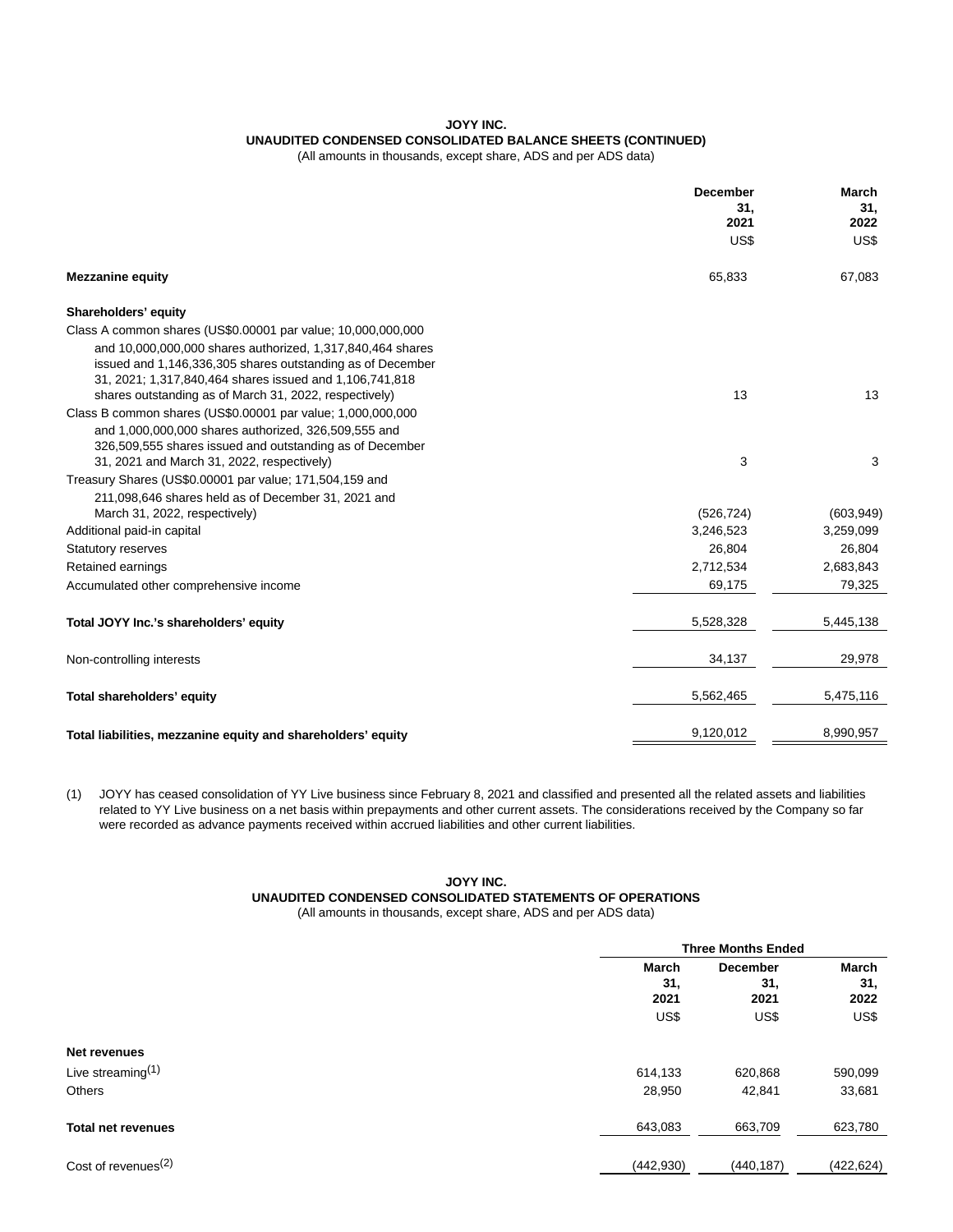| <b>Gross profit</b>                                                                                                                                | 200,153    | 223,522    | 201,156    |
|----------------------------------------------------------------------------------------------------------------------------------------------------|------------|------------|------------|
| Operating expenses <sup>(2)</sup>                                                                                                                  |            |            |            |
| Research and development expenses                                                                                                                  | (87,005)   | (29, 306)  | (64,098)   |
| Sales and marketing expenses                                                                                                                       | (137, 404) | (112, 577) | (104, 367) |
| General and administrative expenses                                                                                                                | (54,600)   | (26, 343)  | (32,095)   |
|                                                                                                                                                    |            |            |            |
| <b>Total operating expenses</b>                                                                                                                    | (279,009)  | (168, 226) | (200, 560) |
| Other income                                                                                                                                       | 5,818      | 5,277      | 5,741      |
| <b>Operating (loss) income</b>                                                                                                                     | (73,038)   | 60,573     | 6,337      |
| Interest expenses                                                                                                                                  | (4, 158)   | (3,265)    | (3,069)    |
| Interest income and investment income                                                                                                              | 22,010     | 21,272     | 18,219     |
| Foreign currency exchange losses, net                                                                                                              | (1,509)    | (2, 183)   | (3,364)    |
| Gain (loss) on disposal and deemed disposal of investments                                                                                         | 4,343      | (2,073)    | 1,918      |
| (Loss) gain on fair value change of investments                                                                                                    | (15, 151)  | 13,106     | (20, 132)  |
| (Loss) gain on extinguishment of debt and derivative                                                                                               | (383)      | 4,024      | 2,115      |
|                                                                                                                                                    |            |            |            |
| (Loss) income before income tax expenses                                                                                                           | (67, 886)  | 91,454     | 2,024      |
| Income tax (expenses) benefits                                                                                                                     | (15, 749)  | (3,081)    | 805        |
| (Loss) income before share of loss in equity method investments, net of income taxes                                                               | (83, 635)  | 88,373     | 2,829      |
| Share of loss in equity method investments, net of income taxes                                                                                    | (5, 451)   | (20, 288)  | (35,689)   |
| Net (loss) income from continuing operations                                                                                                       | (89,086)   | 68,085     | (32,860)   |
| Net income from discontinued operations                                                                                                            | 35,567     |            |            |
| Net (loss) income                                                                                                                                  | (53, 519)  | 68,085     | (32, 860)  |
| Net loss attributable to the non-controlling interest<br>shareholders and the mezzanine equity classified as non-controlling interest shareholders | 1,787      | 5,161      | 5,383      |
| Net (loss) income attributable to controlling interest of JOYY Inc.                                                                                | (51, 732)  | 73,246     | (27, 477)  |
| Including:                                                                                                                                         |            |            |            |
| Net (loss) income from continuing operations                                                                                                       |            |            |            |
| attributable to controlling interest of JOYY Inc.                                                                                                  | (87, 299)  | 73,246     | (27, 477)  |
| Net income from discontinued operations attributable to                                                                                            |            |            |            |
| controlling interest of JOYY Inc.                                                                                                                  | 35,567     |            |            |
| Accretion of subsidiaries' redeemable convertible preferred shares to redemption value                                                             | (1, 391)   | (1,250)    | (1,250)    |
| Cumulative dividend on subsidiary's Series A Preferred Shares                                                                                      | (1,000)    | (1,000)    | (1,000)    |
|                                                                                                                                                    |            |            |            |
| Net (loss) income attributable to common shareholders of JOYY Inc.                                                                                 | (54, 123)  | 70,996     | (29, 727)  |
| Including:                                                                                                                                         |            |            |            |
| Net (loss) income from continuing operations                                                                                                       |            |            |            |
| attributable to common shareholders of JOYY Inc.                                                                                                   | (89,690)   | 70,996     | (29, 727)  |
| Net income from discontinued operations attributable to                                                                                            |            |            |            |
| common shareholders of JOYY Inc.                                                                                                                   | 35,567     |            |            |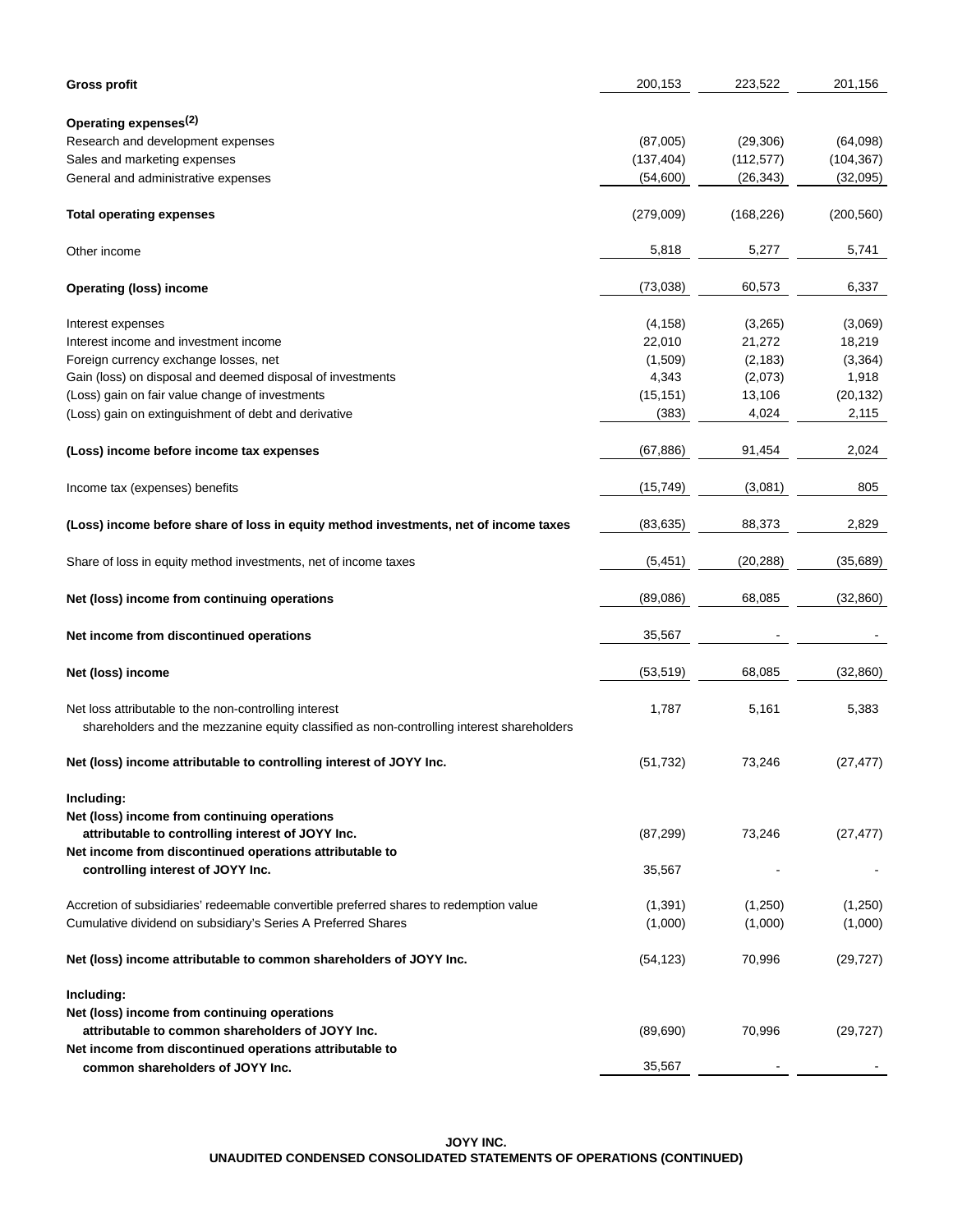|                                                                              | <b>Three Months Ended</b> |                 |             |
|------------------------------------------------------------------------------|---------------------------|-----------------|-------------|
|                                                                              | March                     | <b>December</b> | March       |
|                                                                              | 31.<br>2021               | 31,<br>2021     | 31,<br>2022 |
|                                                                              |                           |                 |             |
|                                                                              | US\$                      | US\$            | US\$        |
| Net (loss) income per ADS                                                    |                           |                 |             |
| -Basic                                                                       | (0.68)                    | 0.92            | (0.41)      |
| Continuing operations                                                        | (1.13)                    | 0.92            | (0.41)      |
| Discontinued operations                                                      | 0.45                      |                 |             |
| -Diluted                                                                     | (0.68)                    | 0.85            | (0.41)      |
| Continuing operations                                                        | (1.13)                    | 0.85            | (0.41)      |
| Discontinued operations                                                      | 0.45                      |                 |             |
| Weighted average number of ADS used in calculating net (loss) income per ADS |                           |                 |             |
| —Basic                                                                       | 79,202,606                | 76,863,050      | 72,881,330  |
| -Diluted                                                                     | 79,202,606                | 87,843,898      | 72,881,330  |

(1) Live streaming revenues by geographical areas were as follows:

|            |         | <b>Three Months Ended</b> |         |  |
|------------|---------|---------------------------|---------|--|
|            | March   | <b>December</b>           | March   |  |
|            | 31,     | 31,                       | 31,     |  |
|            | 2021    | 2021                      | 2022    |  |
|            | US\$    | US\$                      | US\$    |  |
| <b>PRC</b> | 111,560 | 120,683                   | 134,130 |  |
| Non-PRC    | 502,573 | 500,185                   | 455,969 |  |

(2) Share-based compensation was allocated in cost of revenues and operating expenses as follows:

|                                     |                                                        | <b>Three Months Ended</b>   |       |
|-------------------------------------|--------------------------------------------------------|-----------------------------|-------|
|                                     | March<br><b>December</b><br>31.<br>31,<br>2021<br>2021 | <b>March</b><br>31,<br>2022 |       |
|                                     | US\$                                                   | US\$                        | US\$  |
| Cost of revenues                    | 1,488                                                  | 1.972                       | 4.545 |
| Research and development expenses   | 5,002                                                  | 5.811                       | 6,410 |
| Sales and marketing expenses        | 449                                                    | 283                         | 251   |
| General and administrative expenses | 16,119                                                 | 2,460                       | 3,330 |

### **JOYY INC.**

### **RECONCILIATION OF GAAP AND NON-GAAP RESULTS**

|                                                              |                             | <b>Three Months Ended</b>      |                             |
|--------------------------------------------------------------|-----------------------------|--------------------------------|-----------------------------|
|                                                              | <b>March</b><br>31,<br>2021 | <b>December</b><br>31,<br>2021 | <b>March</b><br>31,<br>2022 |
|                                                              | US\$                        | US\$                           | US\$                        |
| Operating (loss) income                                      | (73,038)                    | 60,573                         | 6,337                       |
| Share-based compensation expenses                            | 23,058                      | 10,526                         | 14,536                      |
| Amortization of intangible assets from business acquisitions | 20,303                      | 12,401                         | 12,409                      |
| Non-GAAP operating (loss) income                             | (29, 677)                   | 83,500                         | 33,282                      |
| Net (loss) income from continuing operations                 | (89,086)                    | 68,085                         | (32, 860)                   |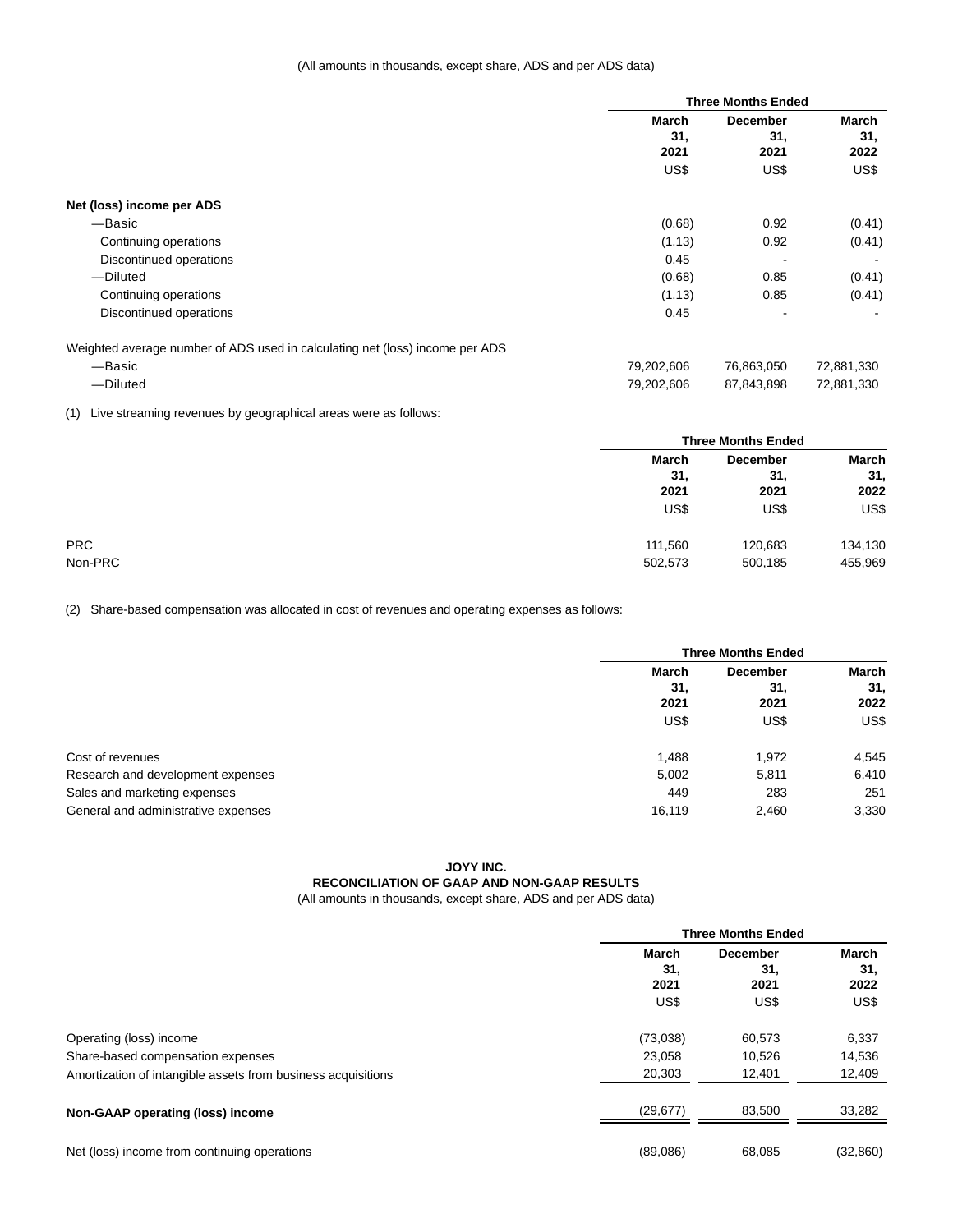| Share-based compensation expenses                                                                                                 | 23,058     | 10,526     | 14,536     |
|-----------------------------------------------------------------------------------------------------------------------------------|------------|------------|------------|
| Amortization of intangible assets from business acquisitions                                                                      | 20,303     | 12,401     | 12,409     |
| (Gain) loss on disposal and deemed disposal of investments                                                                        | (4, 343)   | 2,073      | (1,918)    |
| Loss (gain) on fair value change of investments                                                                                   | 15,151     | (13, 106)  | 20,132     |
| Reconciling items on the share of equity method investments                                                                       | 7,364      | 13,313     | 11,143     |
| Loss (gain) on extinguishment of debt and derivative                                                                              | 383        | (4,024)    | (2, 115)   |
| Interest expenses related to the convertible bonds' amortization to face value                                                    | 694        | 616        | 629        |
| Income tax effects on non-GAAP adjustments                                                                                        | 593        | 3,496      | (4,518)    |
| Non-GAAP net (loss) income from continuing operations                                                                             | (25, 883)  | 93,380     | 17,438     |
| Net (loss) income from continuing operations attributable to common shareholders of JOYY Inc.                                     | (89,690)   | 70,996     | (29, 727)  |
| Share-based compensation expenses                                                                                                 | 23,058     | 10,526     | 14,536     |
| Amortization of intangible assets from business acquisitions                                                                      | 20,303     | 12,401     | 12,409     |
| (Gain) loss on disposal and deemed disposal of investments                                                                        | (4, 343)   | 2,073      | (1,918)    |
| Loss (gain) on fair value change of investments                                                                                   | 15,151     | (13, 106)  | 20,132     |
| Reconciling items on the share of equity method investments                                                                       | 7,364      | 13,313     | 11,143     |
| Loss (gain) on extinguishment of debt and derivative                                                                              | 383        | (4,024)    | (2, 115)   |
| Interest expenses related to the convertible bonds' amortization to face value                                                    | 694        | 616        | 629        |
| Accretion, cumulative dividend and deemed dividend to subsidiaries' preferred shareholders                                        | 2,391      | 2,250      | 2,250      |
| Income tax effects on non-GAAP adjustments                                                                                        | 593        | 3,496      | (4,518)    |
| Non-GAAP adjustments for net loss attributable to the non-controlling interest shareholders                                       | 33         | (267)      | (1,930)    |
| Non-GAAP net (loss) income from continuing operations attributable tocontrolling<br>interest and common shareholders of JOYY Inc. | (24,063)   | 98,274     | 20,891     |
| Non-GAAP net (loss) income from continuing operations per ADS                                                                     |            |            |            |
| -Basic                                                                                                                            | (0.30)     | 1.28       | 0.29       |
| -Diluted                                                                                                                          | (0.30)     | 1.15       | 0.28       |
| Weighted average number of ADS used in calculating Non-GAAP net (loss) income from                                                |            |            |            |
| continuing operations per ADS                                                                                                     |            |            |            |
| -Basic                                                                                                                            | 79,202,606 | 76,863,050 | 72,881,330 |
| -Diluted                                                                                                                          | 79,202,606 | 87,843,898 | 83,897,416 |

# **JOYY INC. UNAUDITED SEGMENT REPORT**

|                                     |             | <b>Three Months Ended</b> |                            |              |  |
|-------------------------------------|-------------|---------------------------|----------------------------|--------------|--|
|                                     |             | March 31, 2022            |                            |              |  |
|                                     | <b>Bigo</b> | All other                 | Elimination <sup>(1)</sup> | <b>Total</b> |  |
|                                     | US\$        | US\$                      | US\$                       | US\$         |  |
| Net revenues                        |             |                           |                            |              |  |
| Live streaming                      | 513,154     | 76,945                    |                            | 590,099      |  |
| <b>Others</b>                       | 21,429      | 12,283                    | (31)                       | 33,681       |  |
| <b>Total net revenues</b>           | 534,583     | 89,228                    | (31)                       | 623,780      |  |
| Cost of revenues <sup>(2)</sup>     | (350,563)   | (72,092)                  | 31                         | (422, 624)   |  |
| <b>Gross profit</b>                 | 184,020     | 17,136                    | $\blacksquare$             | 201,156      |  |
| Operating expenses <sup>(2)</sup>   |             |                           |                            |              |  |
| Research and development expenses   | (46, 606)   | (17, 492)                 |                            | (64,098)     |  |
| Sales and marketing expenses        | (81, 937)   | (22, 430)                 | $\overline{\phantom{a}}$   | (104, 367)   |  |
| General and administrative expenses | (14, 634)   | (17, 461)                 | $\blacksquare$             | (32,095)     |  |
| <b>Total operating expenses</b>     | (143, 177)  | (57, 383)                 |                            | (200, 560)   |  |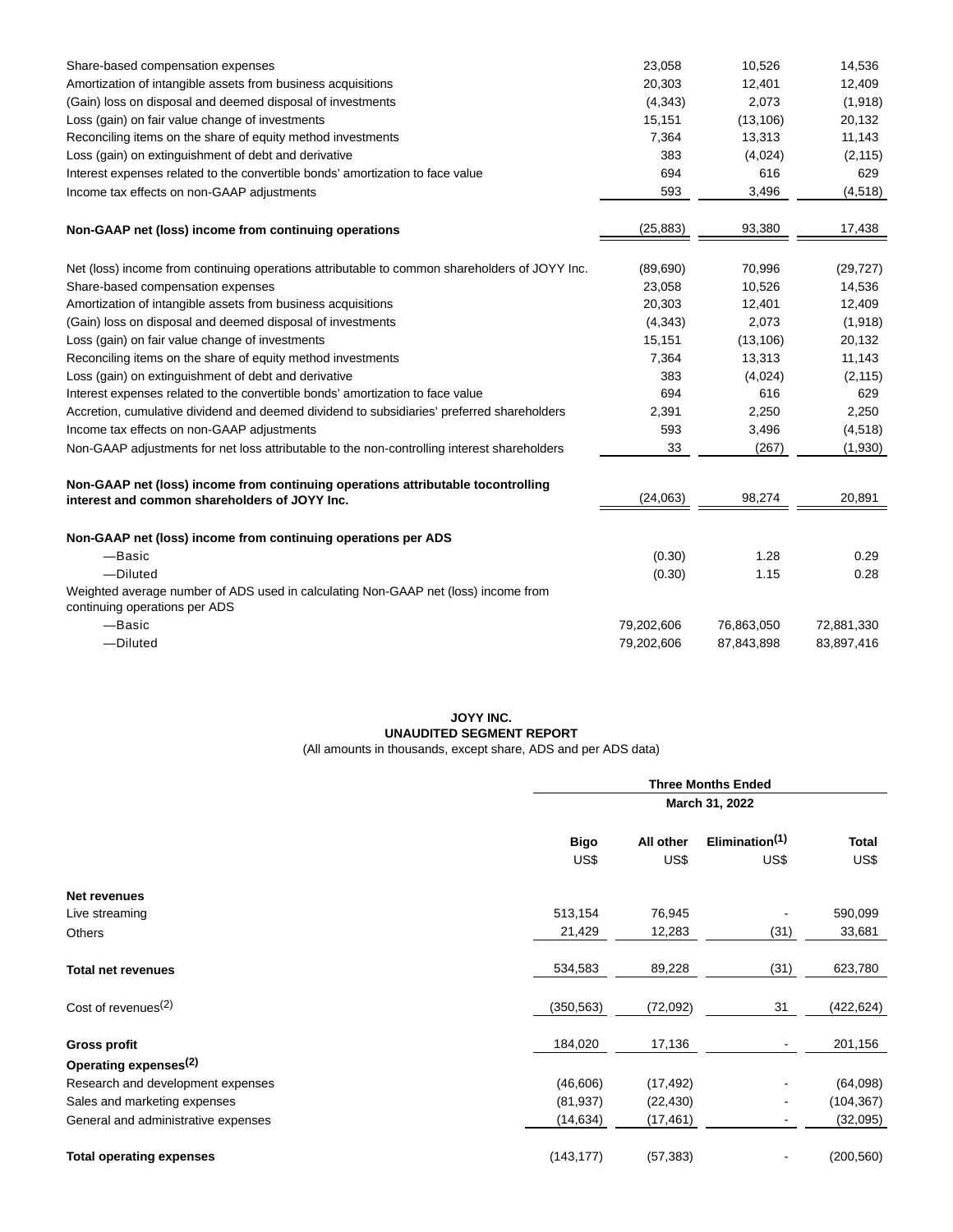| Other income                                                                            | 4,351                    | 1,390     |       | 5,741     |
|-----------------------------------------------------------------------------------------|--------------------------|-----------|-------|-----------|
| <b>Operating income (loss)</b>                                                          | 45,194                   | (38, 857) |       | 6,337     |
| Interest expenses                                                                       | (788)                    | (3,069)   | 788   | (3,069)   |
| Interest income and investment income                                                   | 1,003                    | 18,004    | (788) | 18,219    |
| Foreign currency exchange losses, net                                                   | (2,857)                  | (507)     |       | (3, 364)  |
| Gain on extinguishment of debt and derivative                                           |                          | 2,115     |       | 2,115     |
| Gain on disposal and deemed disposal of investments                                     | $\overline{a}$           | 1,918     |       | 1,918     |
| Loss on fair value change of investments                                                | $\overline{\phantom{a}}$ | (20, 132) |       | (20, 132) |
| Income (loss) before income tax expenses                                                | 42,552                   | (40, 528) |       | 2,024     |
| Income tax benefits (expenses)                                                          | 2,108                    | (1,303)   |       | 805       |
| Income (loss) before share of loss in equity method investments, net of<br>income taxes | 44,660                   | (41, 831) |       | 2,829     |
| Share of loss in equity method investments, net of income taxes                         |                          | (35,689)  |       | (35,689)  |
| Net income (loss) from continuing operations                                            | 44,660                   | (77, 520) |       | (32, 860) |

(1) The elimination mainly consists of interest income and interest expenses generated from the loan between Bigo and all other segments.

(2) Share-based compensation was allocated in cost of revenues and operating expenses as follows:

|                                     |             | <b>Three Months Ended</b> |              |  |
|-------------------------------------|-------------|---------------------------|--------------|--|
|                                     |             | March 31, 2022            |              |  |
|                                     | <b>Bigo</b> | All other                 | <b>Total</b> |  |
|                                     | US\$        | US\$                      | US\$         |  |
| Cost of revenues                    | 1,386       | 3.159                     | 4,545        |  |
| Research and development expenses   | 4,629       | 1,781                     | 6,410        |  |
| Sales and marketing expenses        | 77          | 174                       | 251          |  |
| General and administrative expenses | 1,443       | 1,887                     | 3,330        |  |

#### **JOYY INC.**

## **RECONCILIATION OF GAAP AND NON-GAAP RESULTS OF UNAUDITED SEGMENT REPORT**

|                                                              | <b>Three Months Ended</b> |           |           |  |
|--------------------------------------------------------------|---------------------------|-----------|-----------|--|
|                                                              | March 31, 2022            |           |           |  |
|                                                              | <b>Bigo</b>               | All other | Total     |  |
|                                                              | US\$                      | US\$      | US\$      |  |
| Operating income (loss)                                      | 45,194                    | (38, 857) | 6,337     |  |
| Share-based compensation expenses                            | 7,535                     | 7,001     | 14,536    |  |
| Amortization of intangible assets from business acquisitions | 11,225                    | 1,184     | 12,409    |  |
| Non-GAAP operating income (loss)                             | 63,954                    | (30, 672) | 33,282    |  |
| Net income (loss) from continuing operations                 | 44,660                    | (77, 520) | (32, 860) |  |
| Share-based compensation expenses                            | 7,535                     | 7,001     | 14,536    |  |
| Amortization of intangible assets from business acquisitions | 11,225                    | 1,184     | 12,409    |  |
| Loss on fair value change of investments                     |                           | 20,132    | 20,132    |  |
| Gain on disposal and deemed disposal of investments          |                           | (1,918)   | (1,918)   |  |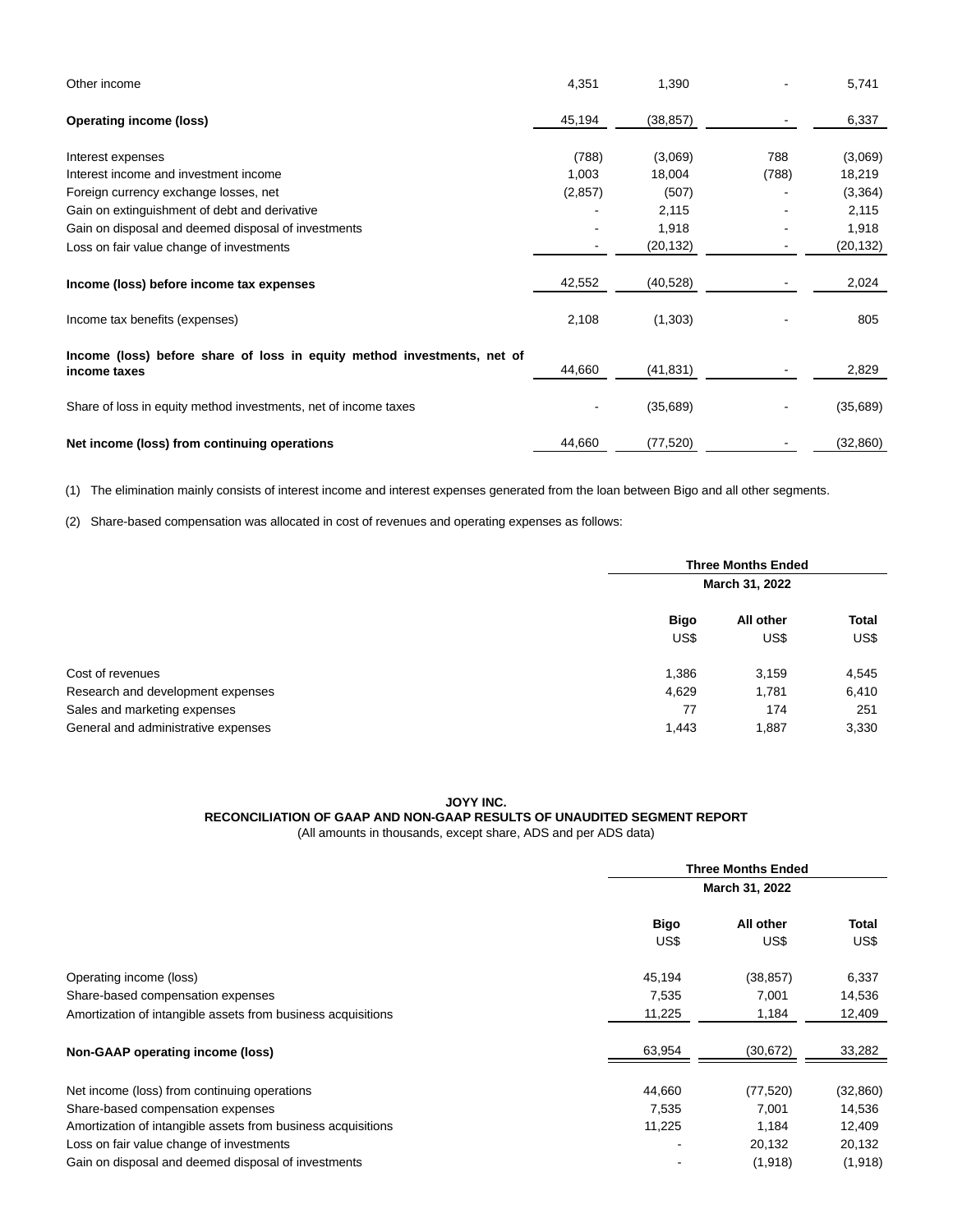| Reconciling items on the share of equity method investments                    | ٠                        | 11.143    | 11.143   |
|--------------------------------------------------------------------------------|--------------------------|-----------|----------|
| Gain on extinguishment of debt and derivative                                  | $\overline{\phantom{0}}$ | (2, 115)  | (2, 115) |
| Interest expenses related to the convertible bonds' amortization to face value | $\overline{\phantom{0}}$ | 629       | 629      |
| Income tax effects on non-GAAP adjustments                                     | (3,517)                  | (1,001)   | (4,518)  |
| Non-GAAP net income (loss) from continuing operations                          | 59.903                   | (42, 465) | 17,438   |

## **JOYY INC. UNAUDITED SEGMENT REPORT** (All amounts in thousands, except share, ADS and per ADS data)

|                                                                                  | <b>Three Months Ended</b> |                   |                                    |                      |
|----------------------------------------------------------------------------------|---------------------------|-------------------|------------------------------------|----------------------|
|                                                                                  | December 31, 2021         |                   |                                    |                      |
|                                                                                  | <b>Bigo</b><br>US\$       | All other<br>US\$ | Elimination <sup>(1)</sup><br>US\$ | <b>Total</b><br>US\$ |
| <b>Net revenues</b>                                                              |                           |                   |                                    |                      |
| Live streaming                                                                   | 548,764                   | 72,104            |                                    | 620,868              |
| <b>Others</b>                                                                    | 27,365                    | 15,543            | (67)                               | 42,841               |
| <b>Total net revenues</b>                                                        | 576,129                   | 87,647            | (67)                               | 663,709              |
| Cost of revenues <sup>(2)</sup>                                                  | (369, 437)                | (70, 817)         | 67                                 | (440, 187)           |
| <b>Gross profit</b>                                                              | 206,692                   | 16,830            |                                    | 223,522              |
| Operating expenses <sup>(2)</sup>                                                |                           |                   |                                    |                      |
| Research and development expenses                                                | (17, 828)                 | (11, 478)         |                                    | (29, 306)            |
| Sales and marketing expenses                                                     | (91, 836)                 | (20, 741)         |                                    | (112, 577)           |
| General and administrative expenses                                              | (9,353)                   | (16,990)          |                                    | (26, 343)            |
| <b>Total operating expenses</b>                                                  | (119, 017)                | (49,209)          |                                    | (168, 226)           |
| Other income                                                                     | 1,208                     | 4,069             |                                    | 5,277                |
| <b>Operating income (loss)</b>                                                   | 88,883                    | (28, 310)         |                                    | 60,573               |
| Interest expenses                                                                | (558)                     | (3,264)           | 557                                | (3,265)              |
| Interest income and investment income                                            | 677                       | 21,152            | (557)                              | 21,272               |
| Foreign currency exchange (losses) gains, net                                    | (3, 128)                  | 945               |                                    | (2, 183)             |
| Gain on extinguishment of debt and derivative                                    |                           | 4,024             |                                    | 4,024                |
| Loss on disposal and deemed disposal of investments                              |                           | (2,073)           |                                    | (2,073)              |
| Gain on fair value change of investments                                         |                           | 13,106            |                                    | 13,106               |
| Income before income tax expenses                                                | 85,874                    | 5,580             |                                    | 91,454               |
| Income tax expenses                                                              | (2, 543)                  | (538)             |                                    | (3,081)              |
| Income before share of loss in equity method investments, net of income<br>taxes | 83,331                    | 5,042             |                                    | 88,373               |
| Share of loss in equity method investments, net of income taxes                  |                           | (20, 288)         |                                    | (20, 288)            |
| Net income (loss) from continuing operations                                     | 83,331                    | (15, 246)         |                                    | 68,085               |

(1) The elimination mainly consists of revenues and expenses generated from services among Bigo and all other segments, and interest income and interest expenses generated from the loan between Bigo and all other segments.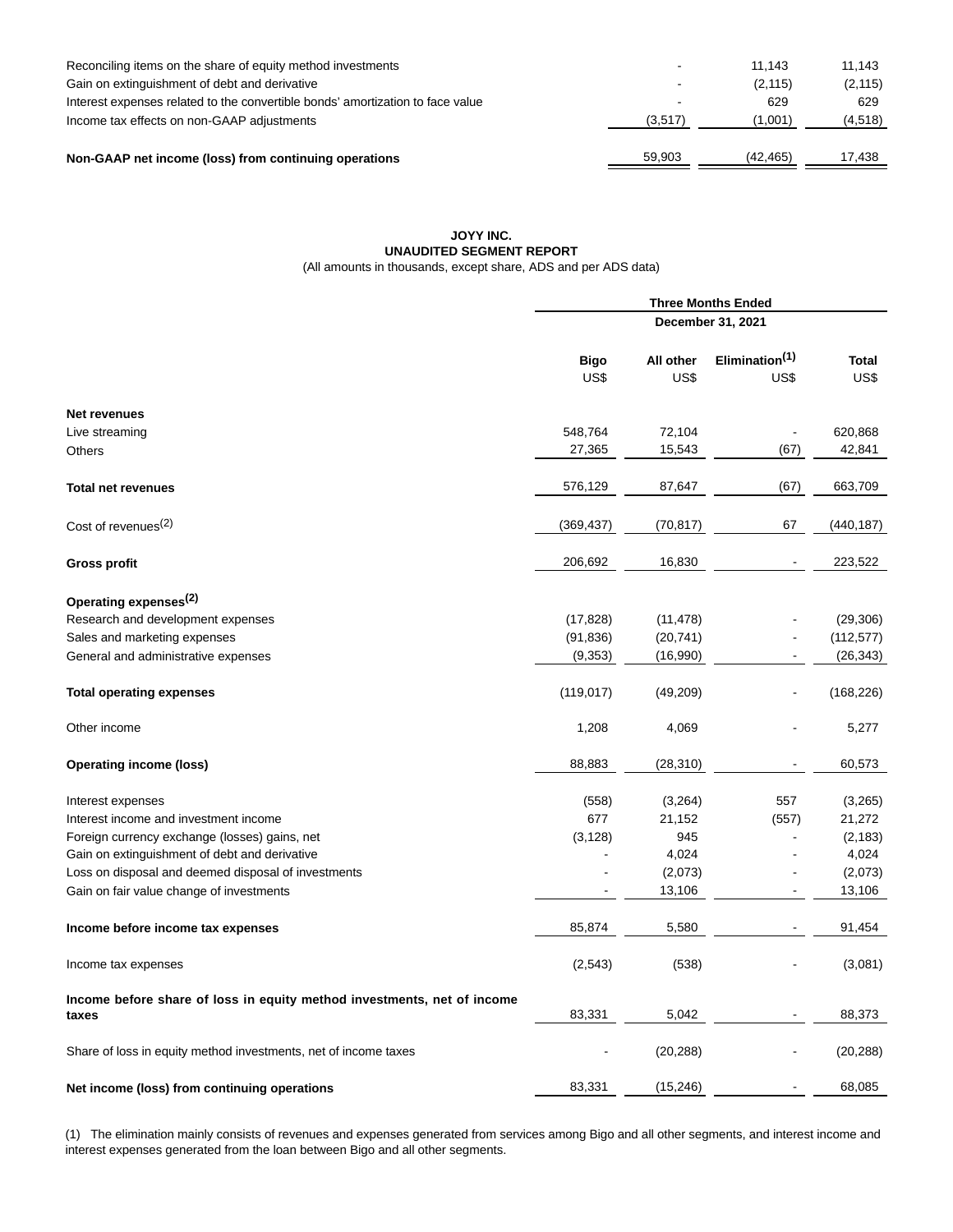(2) Share-based compensation was allocated in cost of revenues and operating expenses as follows:

|                                     |             | <b>Three Months Ended</b> |       |  |  |
|-------------------------------------|-------------|---------------------------|-------|--|--|
|                                     |             | December 31, 2021         |       |  |  |
|                                     | <b>Bigo</b> | All other                 | Total |  |  |
|                                     | US\$        | US\$                      | US\$  |  |  |
| Cost of revenues                    | 1,318       | 654                       | 1,972 |  |  |
| Research and development expenses   | 3,526       | 2,285                     | 5,811 |  |  |
| Sales and marketing expenses        | 136         | 147                       | 283   |  |  |
| General and administrative expenses | 1,250       | 1,210                     | 2,460 |  |  |

#### **JOYY INC.**

## **RECONCILIATION OF GAAP AND NON-GAAP RESULTS OF UNAUDITED SEGMENT REPORT**

(All amounts in thousands, except share, ADS and per ADS data)

|                                                                                | <b>Three Months Ended</b><br>December 31, 2021 |           |              |
|--------------------------------------------------------------------------------|------------------------------------------------|-----------|--------------|
|                                                                                |                                                |           |              |
|                                                                                | <b>Bigo</b>                                    | All other | <b>Total</b> |
|                                                                                | US\$                                           | US\$      | US\$         |
| Operating income (loss)                                                        | 88,883                                         | (28, 310) | 60,573       |
| Share-based compensation expenses                                              | 6,230                                          | 4,296     | 10,526       |
| Amortization of intangible assets from business acquisitions                   | 11,225                                         | 1,176     | 12,401       |
| Non-GAAP operating income (loss)                                               | 106,338                                        | (22, 838) | 83,500       |
| Net income (loss) from continuing operations                                   | 83,331                                         | (15, 246) | 68,085       |
| Share-based compensation expenses                                              | 6,230                                          | 4,296     | 10,526       |
| Amortization of intangible assets from business acquisitions                   | 11,225                                         | 1,176     | 12,401       |
| Gain on fair value change of investments                                       |                                                | (13, 106) | (13, 106)    |
| Loss on disposal and deemed disposal of investments                            |                                                | 2,073     | 2,073        |
| Reconciling items on the share of equity method investments                    |                                                | 13,313    | 13,313       |
| Gain on extinguishment of debt and derivative                                  |                                                | (4,024)   | (4,024)      |
| Interest expenses related to the convertible bonds' amortization to face value |                                                | 616       | 616          |
| Income tax effects on non-GAAP adjustments                                     | 2,674                                          | 822       | 3,496        |
| Non-GAAP net income (loss) from continuing operations                          | 103,460                                        | (10,080)  | 93,380       |
|                                                                                |                                                |           |              |

# **JOYY INC. UNAUDITED SEGMENT REPORT**

| <b>Three Months Ended</b>       |                     |                                  |                                    |                      |  |
|---------------------------------|---------------------|----------------------------------|------------------------------------|----------------------|--|
|                                 |                     | March 31, 2021                   |                                    |                      |  |
|                                 | <b>Bigo</b><br>US\$ | All other <sup>(1)</sup><br>US\$ | Elimination <sup>(2)</sup><br>US\$ | <b>Total</b><br>US\$ |  |
| Net revenues                    |                     |                                  |                                    |                      |  |
| Live streaming                  | 561,386             | 52,747                           | $\blacksquare$                     | 614,133              |  |
| <b>Others</b>                   | 19,723              | 9,227                            | $\overline{\phantom{a}}$           | 28,950               |  |
| <b>Total net revenues</b>       | 581,109             | 61,974                           | $\overline{\phantom{a}}$           | 643,083              |  |
| Cost of revenues <sup>(3)</sup> | (389, 858)          | (53,072)                         | $\blacksquare$                     | (442, 930)           |  |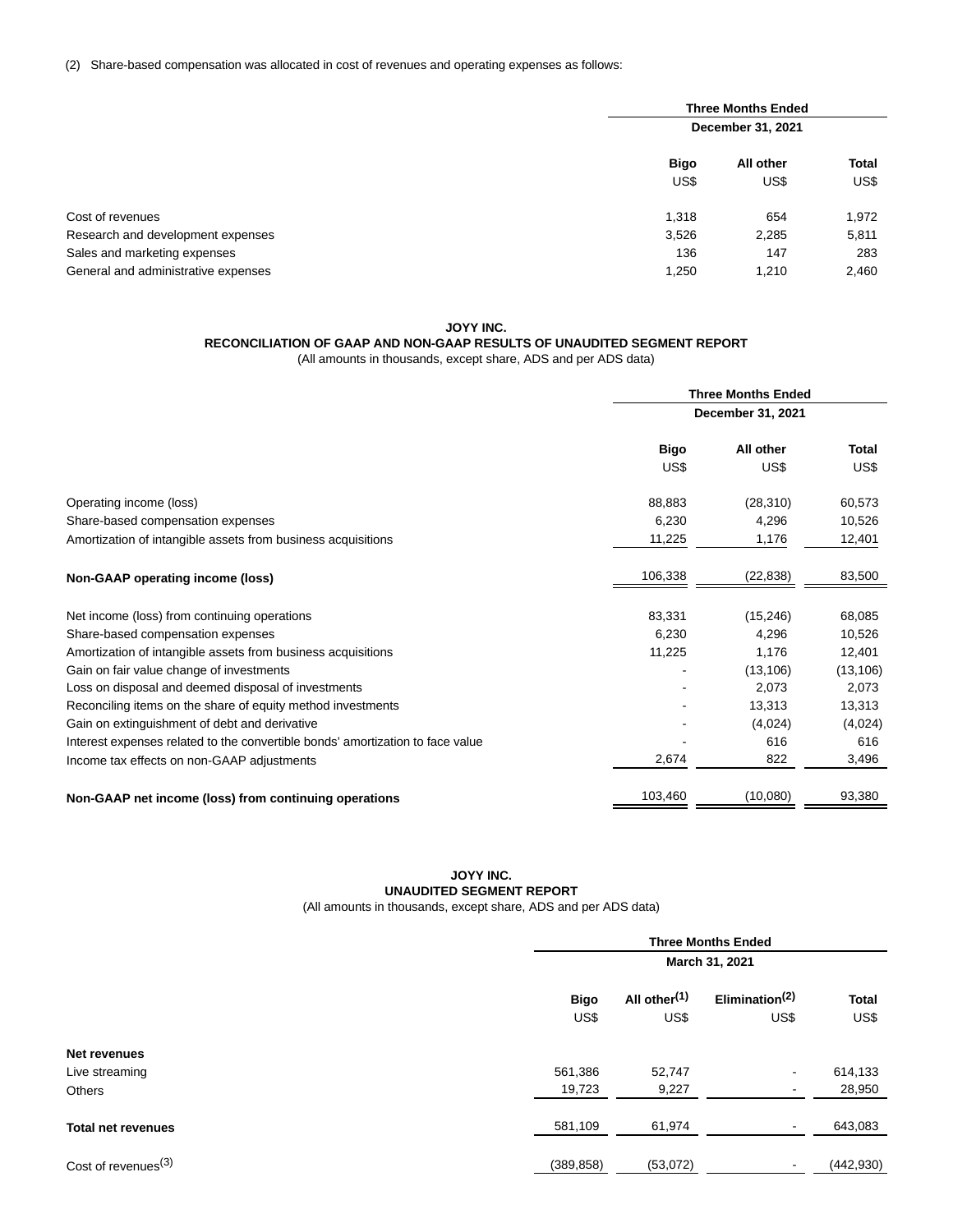| <b>Gross profit</b>                                                         | 191,251    | 8,902     |          | 200,153    |
|-----------------------------------------------------------------------------|------------|-----------|----------|------------|
| Operating expenses <sup>(3)</sup>                                           |            |           |          |            |
| Research and development expenses                                           | (62, 427)  | (24, 578) |          | (87,005)   |
| Sales and marketing expenses                                                | (125, 022) | (12, 382) |          | (137, 404) |
| General and administrative expenses                                         | (32, 641)  | (21, 959) |          | (54,600)   |
| <b>Total operating expenses</b>                                             | (220,090)  | (58, 919) |          | (279,009)  |
| Other income                                                                | 435        | 5,383     |          | 5,818      |
| <b>Operating loss</b>                                                       | (28, 404)  | (44, 634) |          | (73,038)   |
| Interest expenses                                                           | (1,885)    | (3, 464)  | 1,191    | (4, 158)   |
| Interest income and investment income                                       | 50         | 23,151    | (1, 191) | 22,010     |
| Foreign currency exchange losses, net                                       | (1,267)    | (242)     |          | (1,509)    |
| Loss on extinguishment of debt and derivative                               | (8)        | (375)     |          | (383)      |
| Gain on disposal and deemed disposal of investments                         |            | 4,343     |          | 4,343      |
| Loss on fair value change of investments                                    |            | (15, 151) |          | (15, 151)  |
| Loss before income tax expenses                                             | (31, 514)  | (36, 372) |          | (67, 886)  |
| Income tax expenses                                                         | (4,511)    | (11, 238) |          | (15, 749)  |
| Loss before share of loss in equity method investments, net of income taxes | (36, 025)  | (47, 610) |          | (83, 635)  |
| Share of loss in equity method investments, net of income taxes             |            | (5,451)   |          | (5, 451)   |
| Net loss from continuing operations                                         | (36, 025)  | (53,061)  |          | (89,086)   |

(1) As a result of the definitive agreements entered into with Baidu on the sale of YY Live, YY Live is represented as discontinued operations. YY segment is renamed as "all other" segment and has been recast to exclude the financial numbers of YY Live.

(2) The elimination mainly consists of interest income and interest expenses generated from the loan between Bigo and all other segments.

(3) Share-based compensation was allocated in cost of revenues and operating expenses as follows:

|                                                                   |                     | <b>Three Months Ended</b><br>March 31, 2021 |               |  |  |
|-------------------------------------------------------------------|---------------------|---------------------------------------------|---------------|--|--|
|                                                                   | <b>Bigo</b><br>US\$ | All other<br>US\$                           |               |  |  |
| Cost of revenues                                                  | 1,411               | 77                                          | US\$<br>1,488 |  |  |
| Research and development expenses<br>Sales and marketing expenses | 6,585<br>317        | (1,583)<br>132                              | 5,002<br>449  |  |  |
| General and administrative expenses                               | 15,403              | 716                                         | 16,119        |  |  |

#### **JOYY INC.**

## **RECONCILIATION OF GAAP AND NON-GAAP RESULTS OF UNAUDITED SEGMENT REPORT**

|                                   | <b>Three Months Ended</b> |           |              |  |
|-----------------------------------|---------------------------|-----------|--------------|--|
|                                   | March 31, 2021            |           |              |  |
|                                   | <b>Bigo</b>               | All other | <b>Total</b> |  |
|                                   | US\$                      | US\$      | US\$         |  |
| Operating loss                    | (28, 404)                 | (44,634)  | (73,038)     |  |
| Share-based compensation expenses | 23,716                    | (658)     | 23,058       |  |